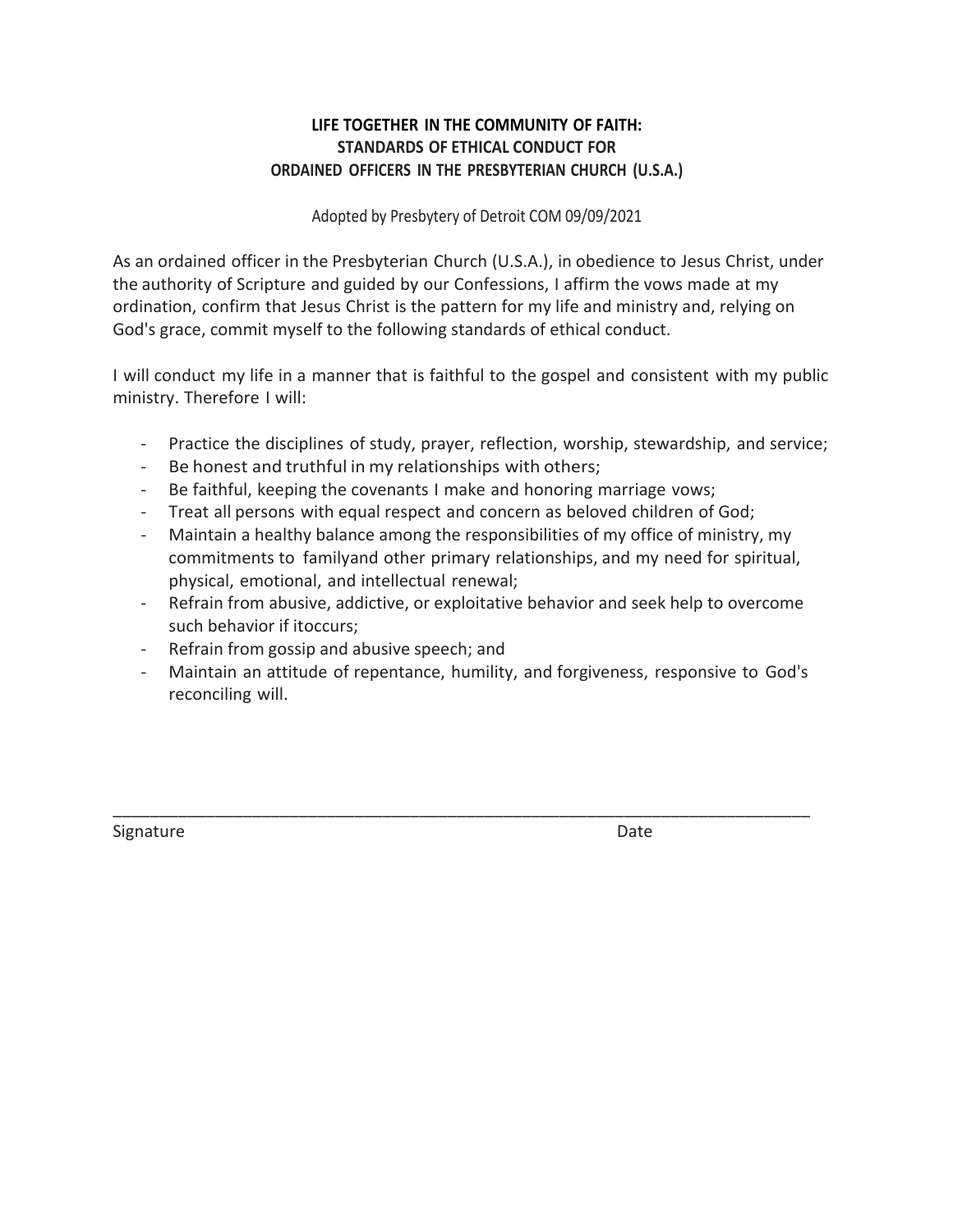I will conduct my ministry so that nothing need be hidden from a governing body or colleagues in ministry. Therefore will:

- Preach, teach, and bear witness to the gospel of Jesus Christ with courage, speaking the truth in love;
- Honor the sacred trust of relationships within the covenant community and observe appropriate boundaries;
- Be judicious in the exercise of the power and privileges of my office and positions of responsibility I hold;
- Avoid conflicts of interest that might compromise the effectiveness of my ministry;
- Refrain from exploiting relationships within the community of faith for personal gain or gratification, includingsexual harassment and misconduct as outlined by Presbyterian Church (U.S.A.) policy and defined by the Presbytery of Detroit in the document I have read and signed;
- Respect the privacy of individuals and not divulge information obtained in confidence without express permission, unless an individual is a danger to self or others;
- Recognize the limits of my own gifts and training, and refer persons and tasks to others as appropriate;
- Claim only those qualifications actually attained, give appropriate credit for all sources used in sermons, papers, music, and presentations, and observe copyrights;
- Refrain from incurring indebtedness that might compromise my ministry;
- Be a faithful steward of and fully account for funds and property entrusted to me;
- Observe limits set by the appropriate governing body for honoraria, personal business endeavors, and gifts or loans from persons other than family;
- Accept the discipline of the church and the appropriate guidance of those to whom I am accountable for my ministry;
- Participate in continuing education and seek the counsel of mentors and professional advisors;

\_\_\_\_\_\_\_\_\_\_\_\_\_\_\_\_\_\_\_\_\_\_\_\_\_\_\_\_\_\_\_\_\_\_\_\_\_\_\_\_\_\_\_\_\_\_\_\_\_\_\_\_\_\_\_\_\_\_\_\_\_\_\_\_\_\_\_\_\_\_\_\_\_\_\_